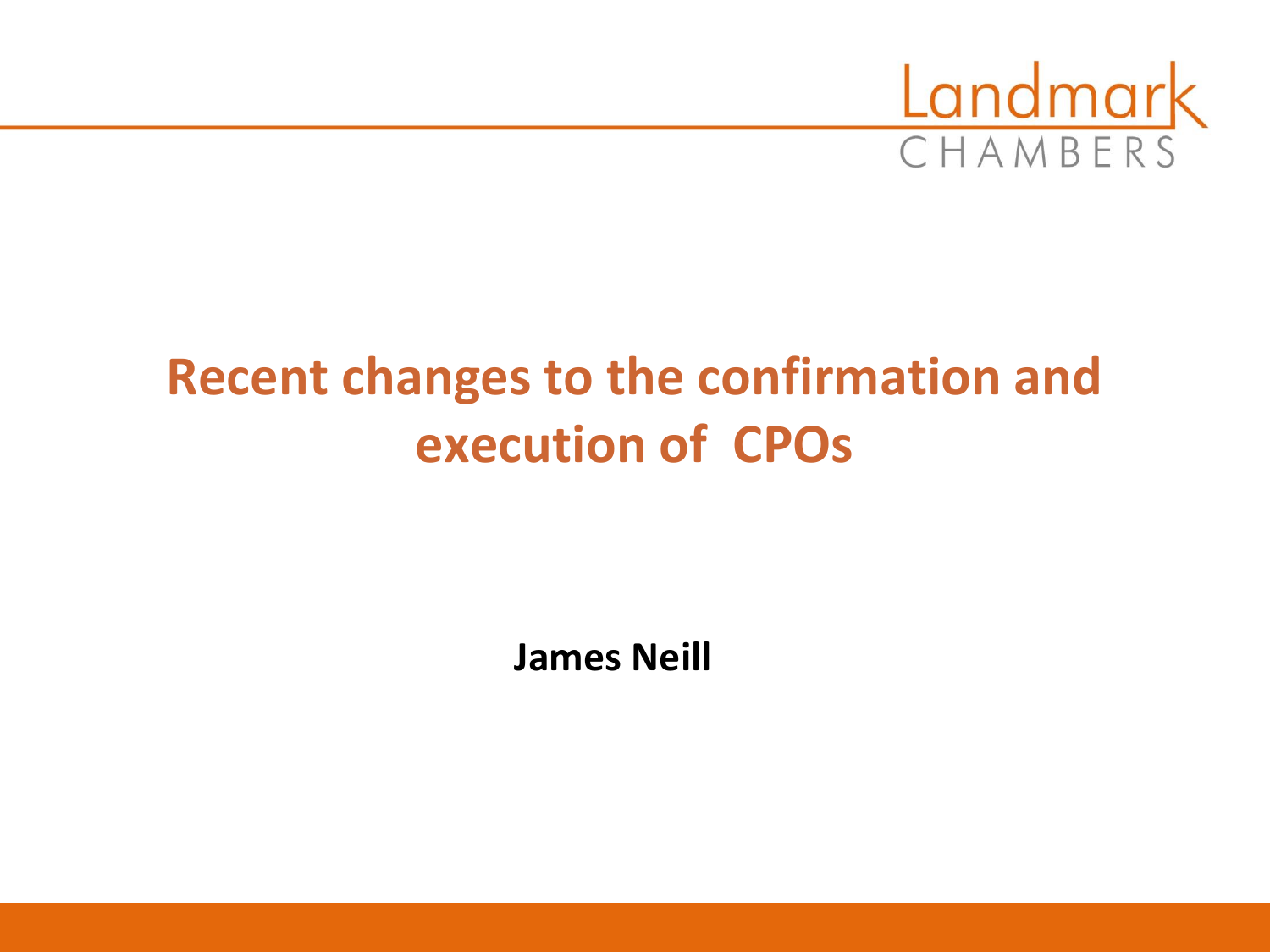## **Legislative framework governing confirmation and implementation of CPOs**

- Procedure for making and confirming CPOs governed by Acquisition of Land Act 1981
- Implementation by CPO governed by notice to treat ("NTT") and notice of entry
- Implementation of CPO by General Vesting Declaration ("GVD") governed Compulsory Purchase (Vesting Declarations) Act 1981
- NTT procedure preferable if Acquiring Authority wishes to develop CPO land itself and needs to commence work on site immediately
- GVD preferable for land assembly and development by 3<sup>rd</sup> party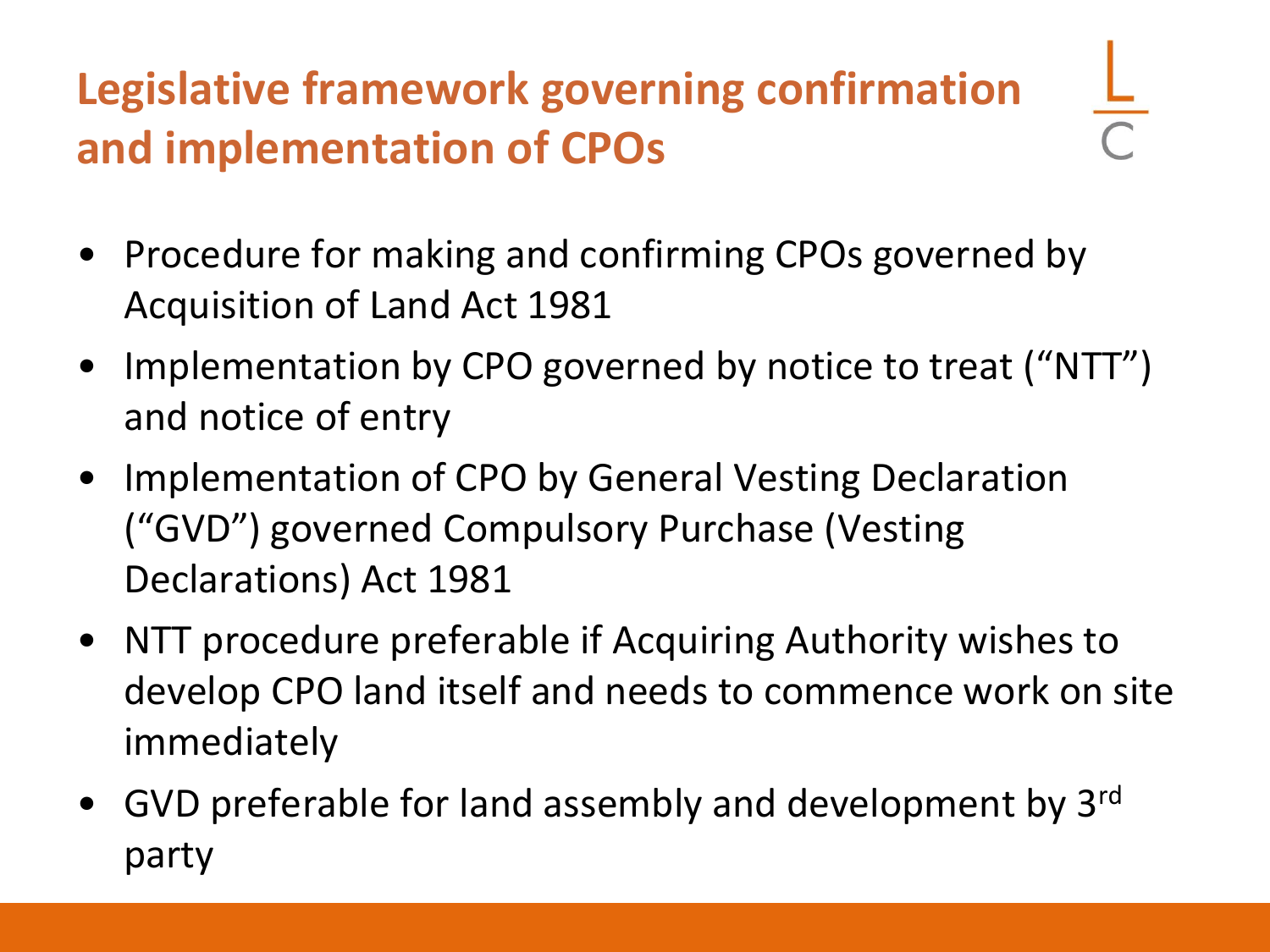### **No radical changes introduced by the Housing and | Planning Act 2016 and the Neighbourhood and Planning Act 2017**

- Main changes are aimed at trying to speed up the process of confirmation and implementation of CPOs
- **Confirmation**: can now be by an Inspector, High Court can quash confirmation decision rather than forcing authority to make CPO again, and timetables for confirmation of CPOs will now be set.
- **Implementation**: Harmonisation of the NTT and GVDs methods of implementation, at least in terms of time limits to exercise CP powers under a CPO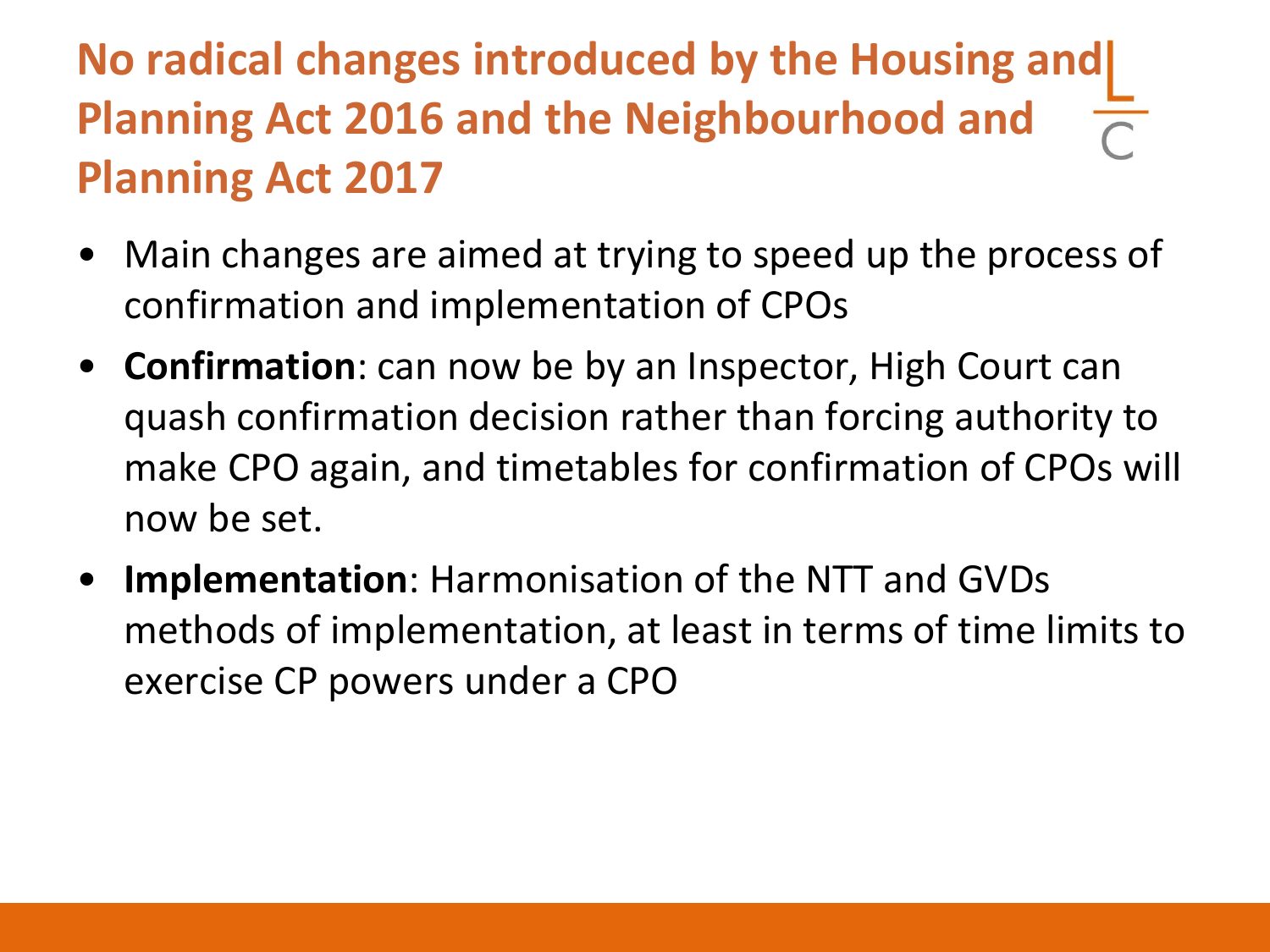**Timetables for confirmation by CPOs now mandatory…but no consequences if not adhered to**

- 
- Section 180 HPA 2017 inserted new section 14B and 14C ALA 1981 (NB not yet in force).
- Section 14B requires the SofS to publish one or more timetables setting out the steps to be taken by confirming authorities in confirming a compulsory purchase order
- Subsection 4 states that "*the validity of an order is not affected by any failure to comply with a timetable published under this section*"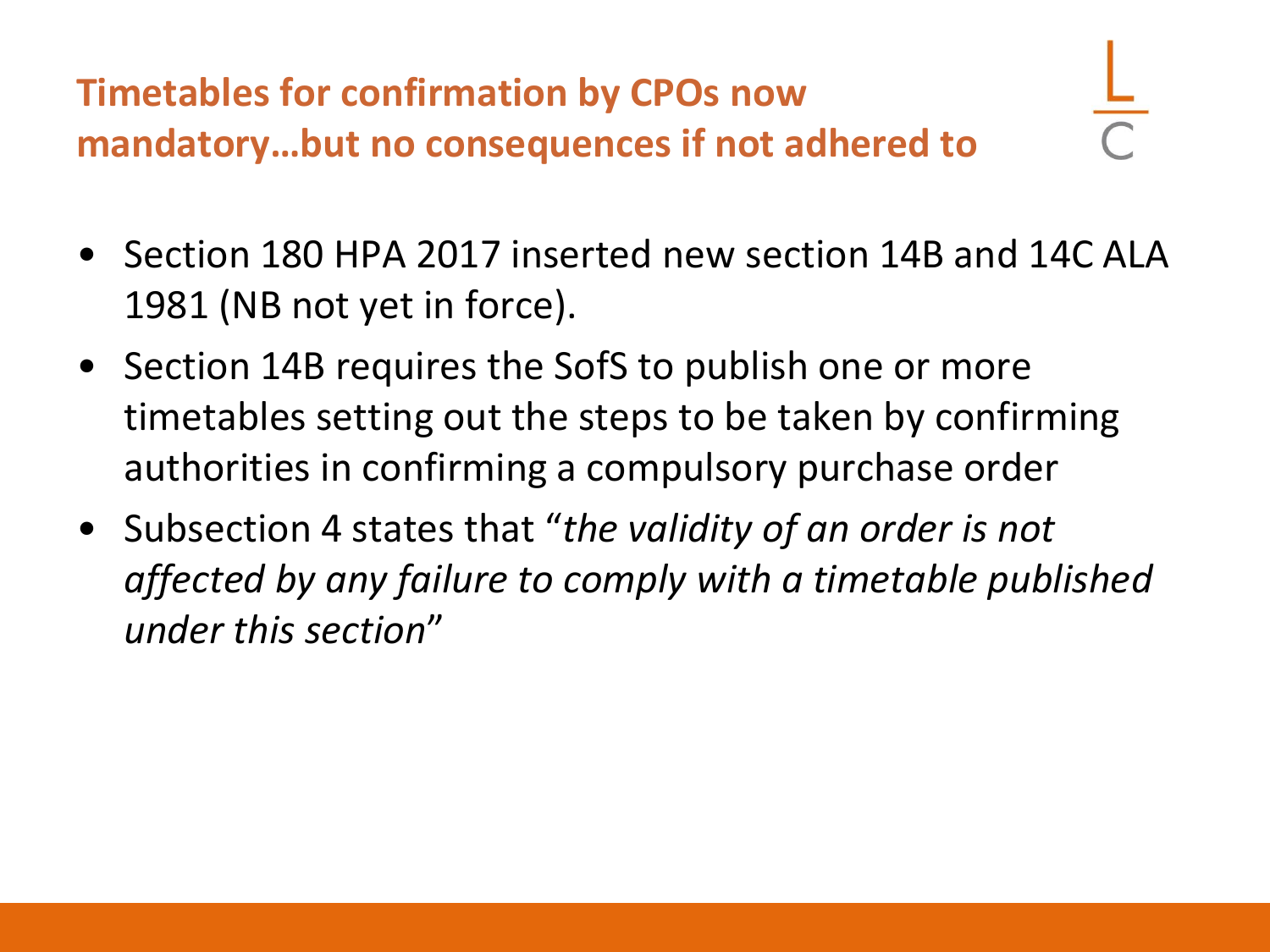#### **Direct confirmation of CPOs by an inspector**

- Section 14D enables a confirming authority (in most cases the SofS) to act instead of it in relation to the confirmation of a compulsory purchaser order
- Appointment may be revoked at any time, but authority must give reasons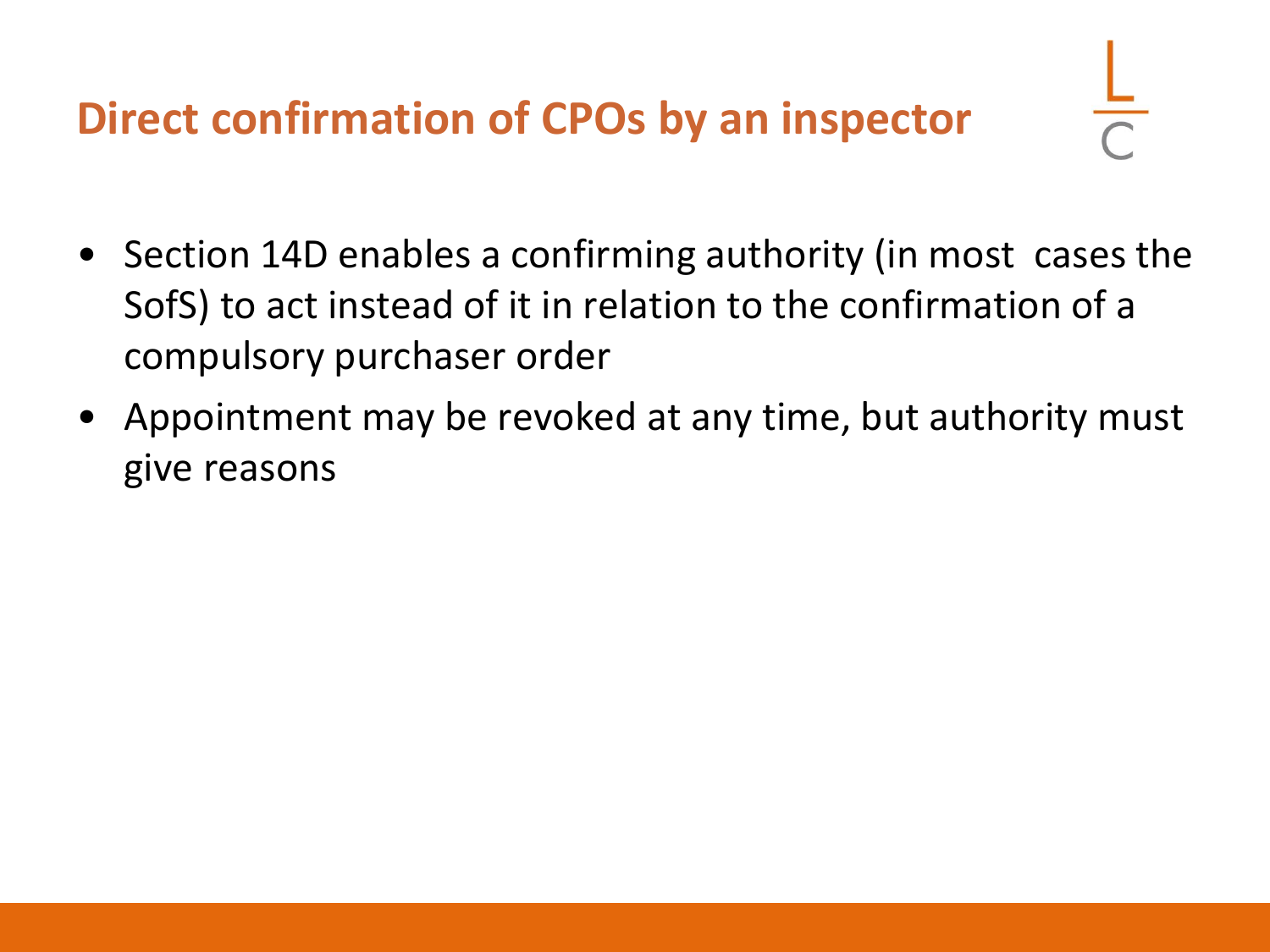### **High court's power to quash the decision to confirm the CPO**

• Section 201 HPA 2016 amends section 24 ALA 1981. Subsection 3 now states:

> "*If the court has power under subsection 22 to quash a compulsory purchase order it may instead quash the decision to confirm the order generally or in so far as it affects any property of the applicant*"

• Section 201 inserts provisions into ALA 1981 which provide for an automatic extension of time to the service of an NTT or GVD during any High Court challenge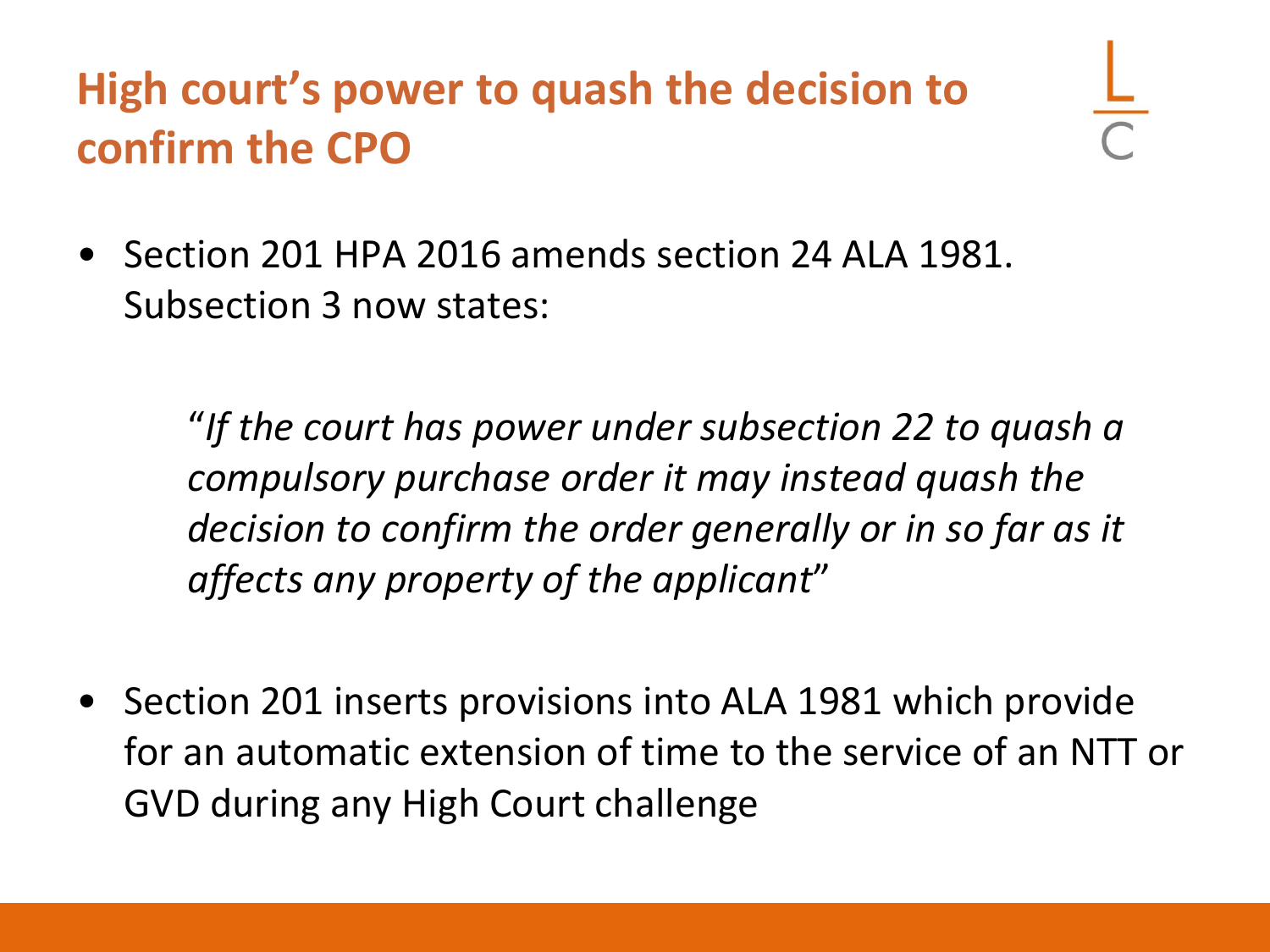# **New 6 week time limit to serve a confirmation notice…but SoS can step in and remedy**

• Section 34 NPA 2017 inserts new subsection 3A into section 15 ALA 1981, which states:

*(3A) The acquiring authority must comply with subsections (1) and (3) before the end of—*

*(a) the period of 6 weeks beginning with the day on which the order is confirmed, or*

*(b) such longer period beginning with that day as may be agreed in writing between the acquiring authority and the confirming authority.*

*(3B) If the acquiring authority fails to comply with subsections (1) and (3) in accordance with subsection (3A), the confirming authority may—*

*(a) take any steps that the acquiring authority was required but has failed to take to comply with those subsections, and*

*(b) recover the reasonable costs of doing so from the acquiring authority*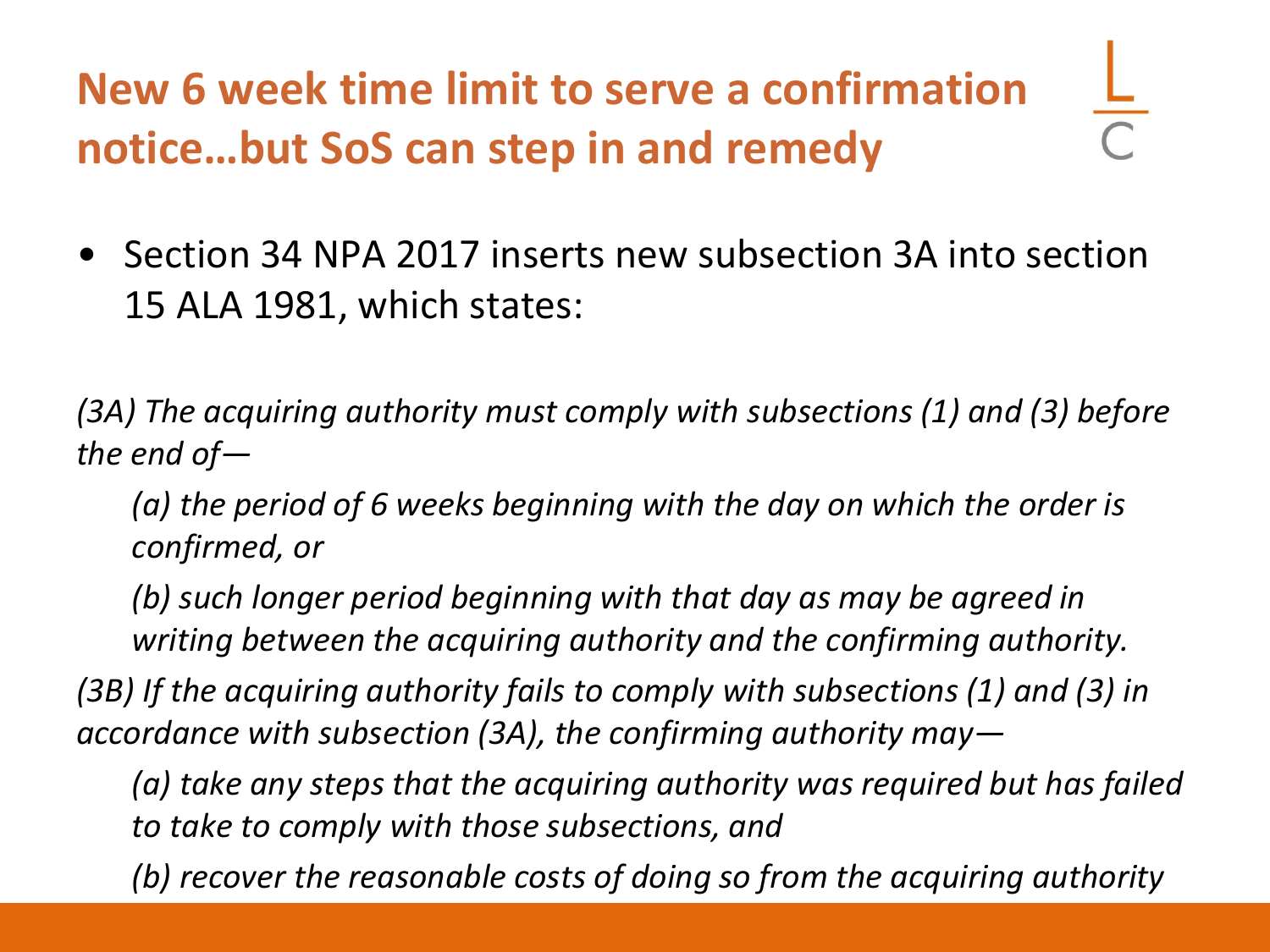### **Clarification of time limits for service of NTTs and execution of GVDs**

• New section 4 CPA states:

*"A notice to treat may not be served by the acquiring authority after the end of the period of 3 years beginning with the day on which the compulsory purchase order becomes operative"*

- Similar provision for GVDs inserted as section 5A CP(CD)A 1981.
- Ends uncertainty under previous section 4 CPA as to what the exercise of compulsory purchase powers meant (and whether it could be achieved by service of a section 3 notice under the CP(VD)A 1981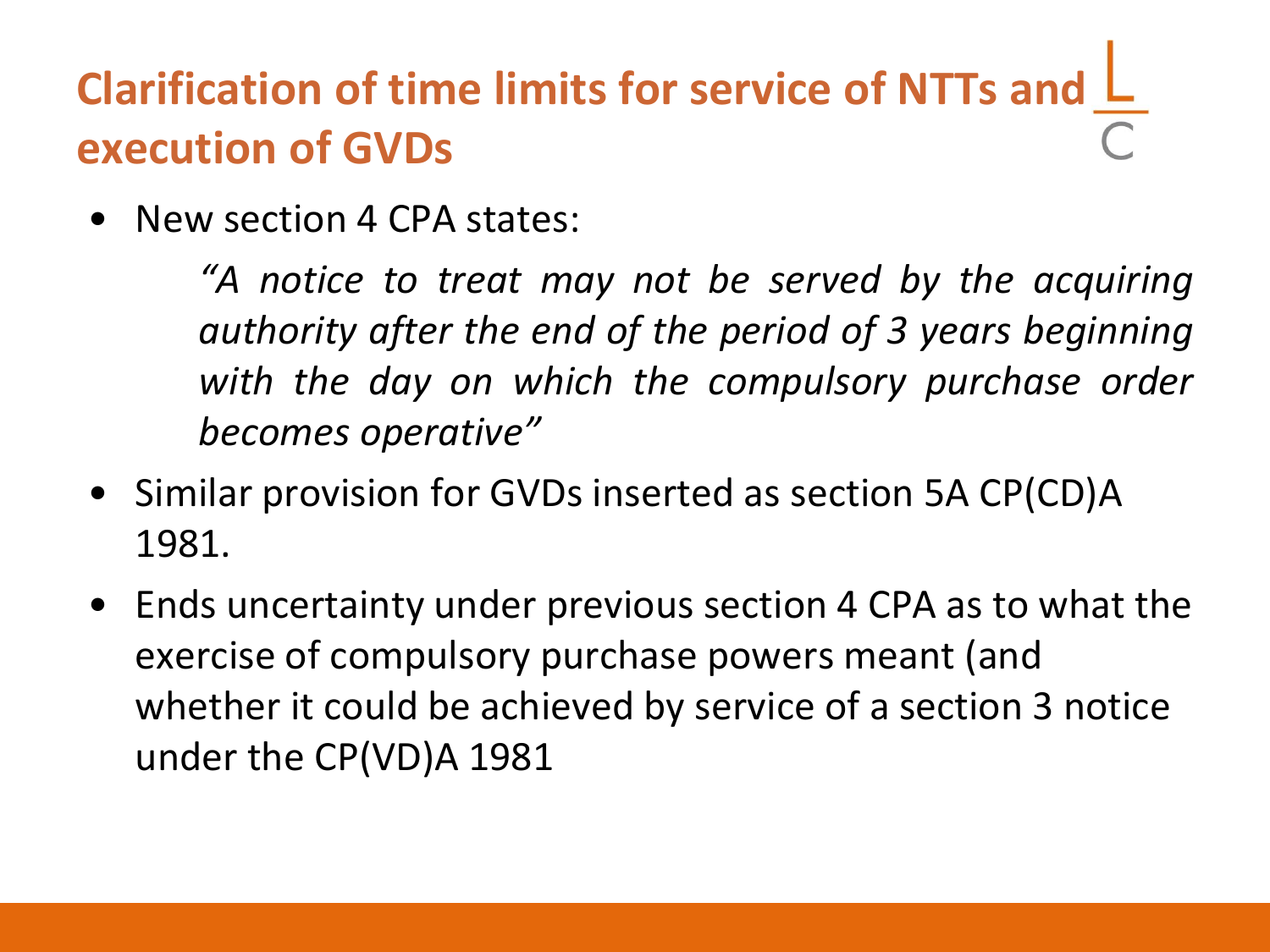**Vesting declarations: removal of preliminary notice of intention and extension to minimum vesting date**

- Section 183 introduces new Schedule 15, which changes the notice requirements for GVDs
- Section 3 and section 5(1) CP(VD)A repealed: no longer any need to serve a preliminary notice of intention before a GVD can be executed.
- Prescribed statement about the effect of Part 2 and 3 CP(VD)A must now be included in the confirmation notice itself
- Section 184 amends section 4 CP(VD)A 1981: minimum period after which land may vest after service of the execution notices extended from 28 days to 3 months
- Parallel extension for notice of entry following an NTT  $-$  3 months notice (formerly 14 days)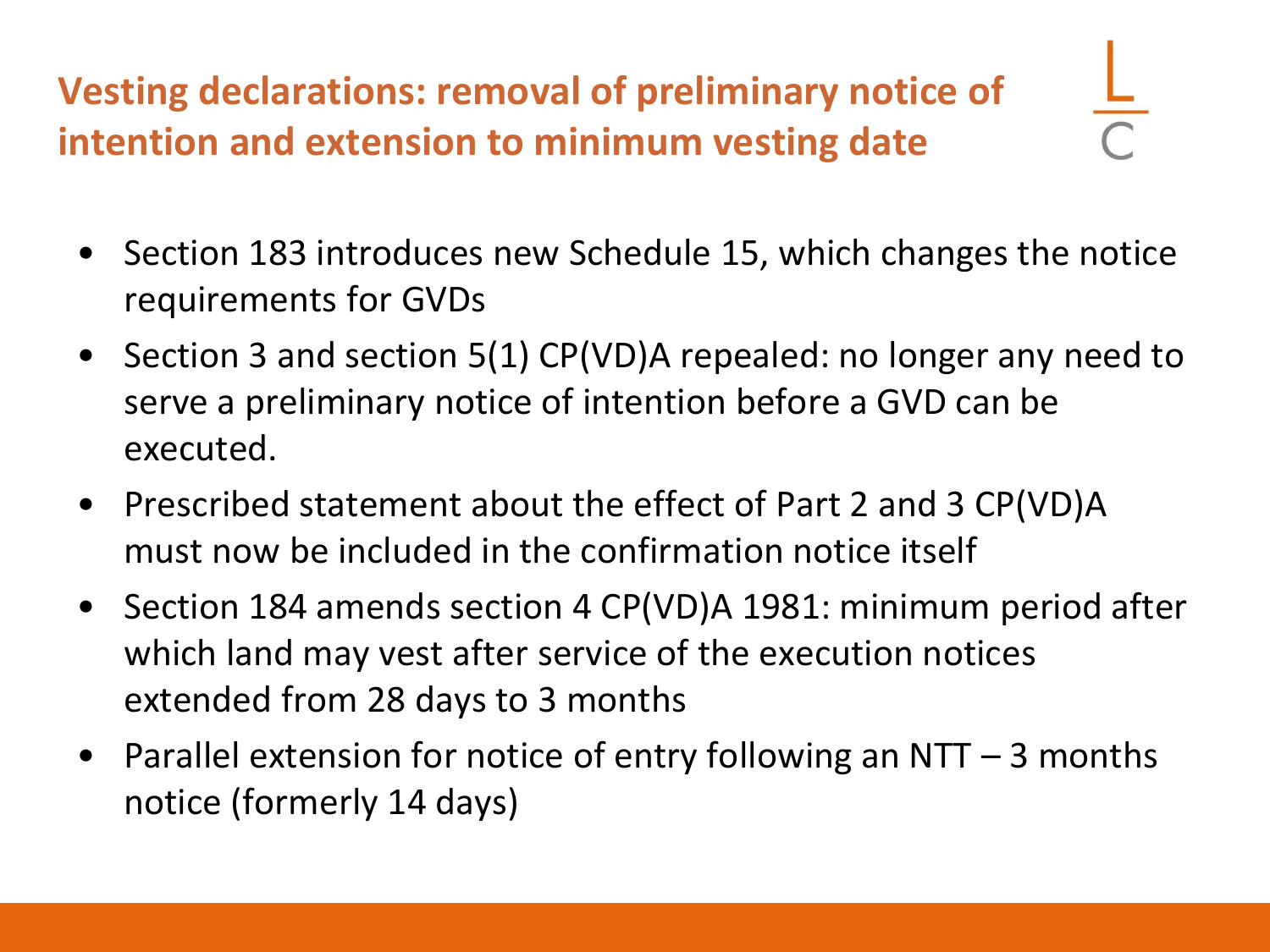#### **Counter-notices to notices of entry**

- Section 187 NPA providers for service of counter-notices requiring possession to be taken on a specified date
- Date specified in the counter-notice must be not later than 28 after the date of the counter-notice and not before the end of the period specified in the notice of entry
- Directed towards the removal uncertainty and prejudice to an occupier when an acquiring authority does not enter and take possession on the date specified in a notice of entry